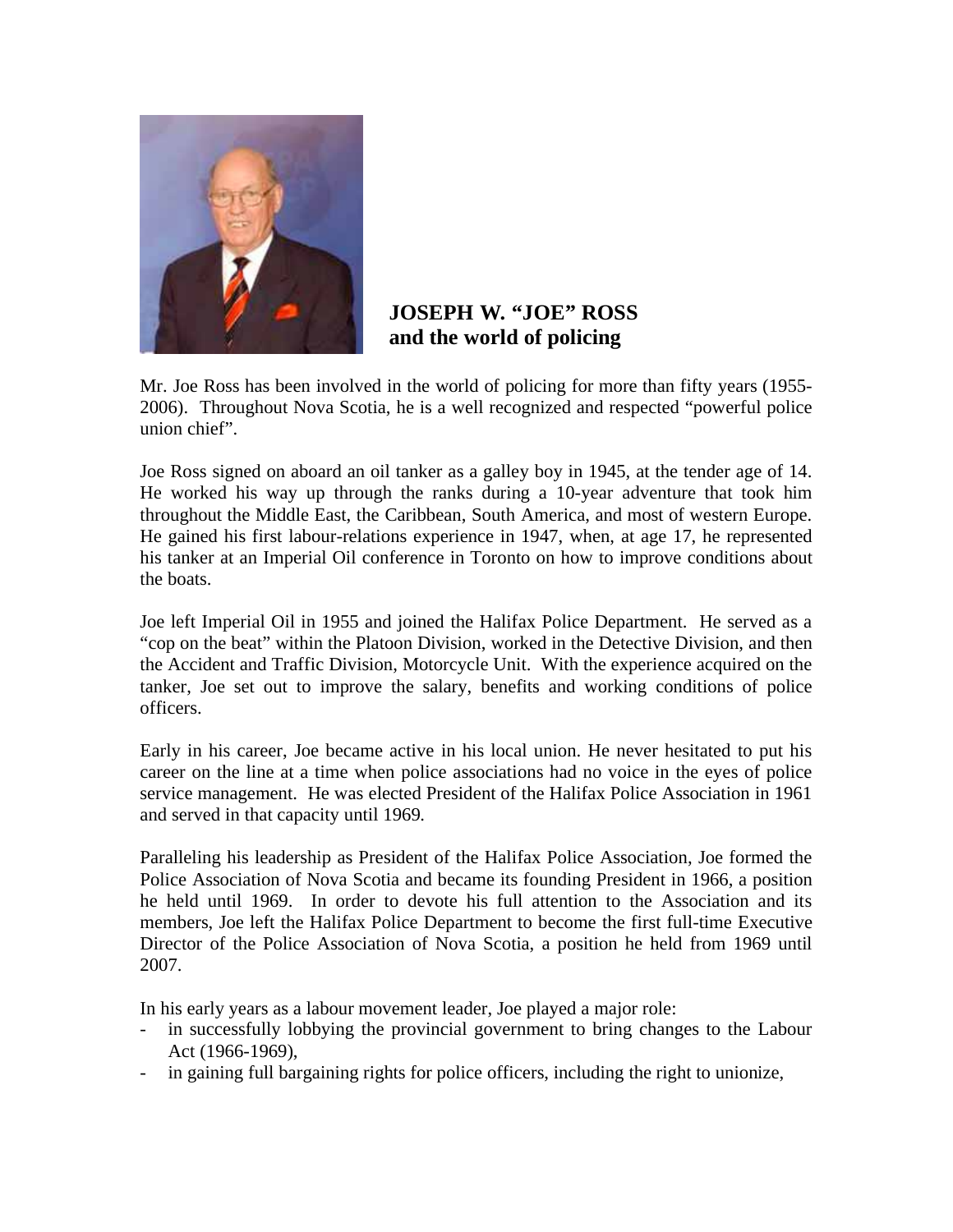- in successfully lobbying the provincial government to establish a Provincial Police Act (1974).

This mission accomplished, he then organized 24 police forces into individual unions and negotiated their first collective agreements, this, over a period of approximately ten years. In the 1980s, a few other organizations sought PANS's representation.

Throughout his entire career, Joe has worked with politicians at all government levels to implement changes that were in the best interest of policing in general as well as the citizens. It is after years and years of lobbying that PANS, in cooperation with other Nova Scotia police agencies, finally succeeded to replace the "right to strike" with "binding arbitration" (2004).

As founder, Past President, and Executive Director of the Police Association of Nova Scotia, Joe has been responsible for all aspects of the organization. He established the Police Association of Nova Scotia Pension Plan. PANS also administers its own medical, dental, life and long-term disability plans. Under Joe's leadership, the PANS Stress Program was initiated as well as several fundraising activities, which produced thousands of dollars directed to various community projects and charities throughout the Province. In 1970, he introduced the publication of a yearbook via a telemarketing firm, an important source of revenue for the organization.

Joe willingly worked in cooperation with management, and by doing so, succeeded in improving the safety and quality of life of PANS members. Management openly voiced that "Joe Ross has been responsible for pretty well all the gains on the part of the policing ranks in Nova Scotia. He has done a great deal for policing in the Province."

During his tenure as Executive Director of PANS, Joe has served on several Committees and Boards, including the Advisory Council of the Atlantic Police Academy.

Joe Ross is an astute businessman and the backbone of his family's entrepreneurial ventures.

In 2002, Senator Michael Forrestall (deceased 2006) presented Joe with the Commemorative Medal for the Golden Jubilee of Her Majesty Queen Elizabeth II awarded in recognition of his contribution as a police association leader.

From the outset, Joe understood the strength derived from "unifying" and has never ceased to work towards strengthening the bonds. He earned the privilege of being called one of the founding fathers of the Canadian Police Association for the integral role he played in joining forces with the forerunner to the CPA and adding a police association from the eastern region to create a link from coast to coast. It is with pride that he served on the Board of Directors of the Canadian Police Association for 40 years (1961-2001), for the most part in the position of Vice President/Secretary-Treasurer of the organization. In 1967, the membership elected him President for a two-year term, 1967- 1968.